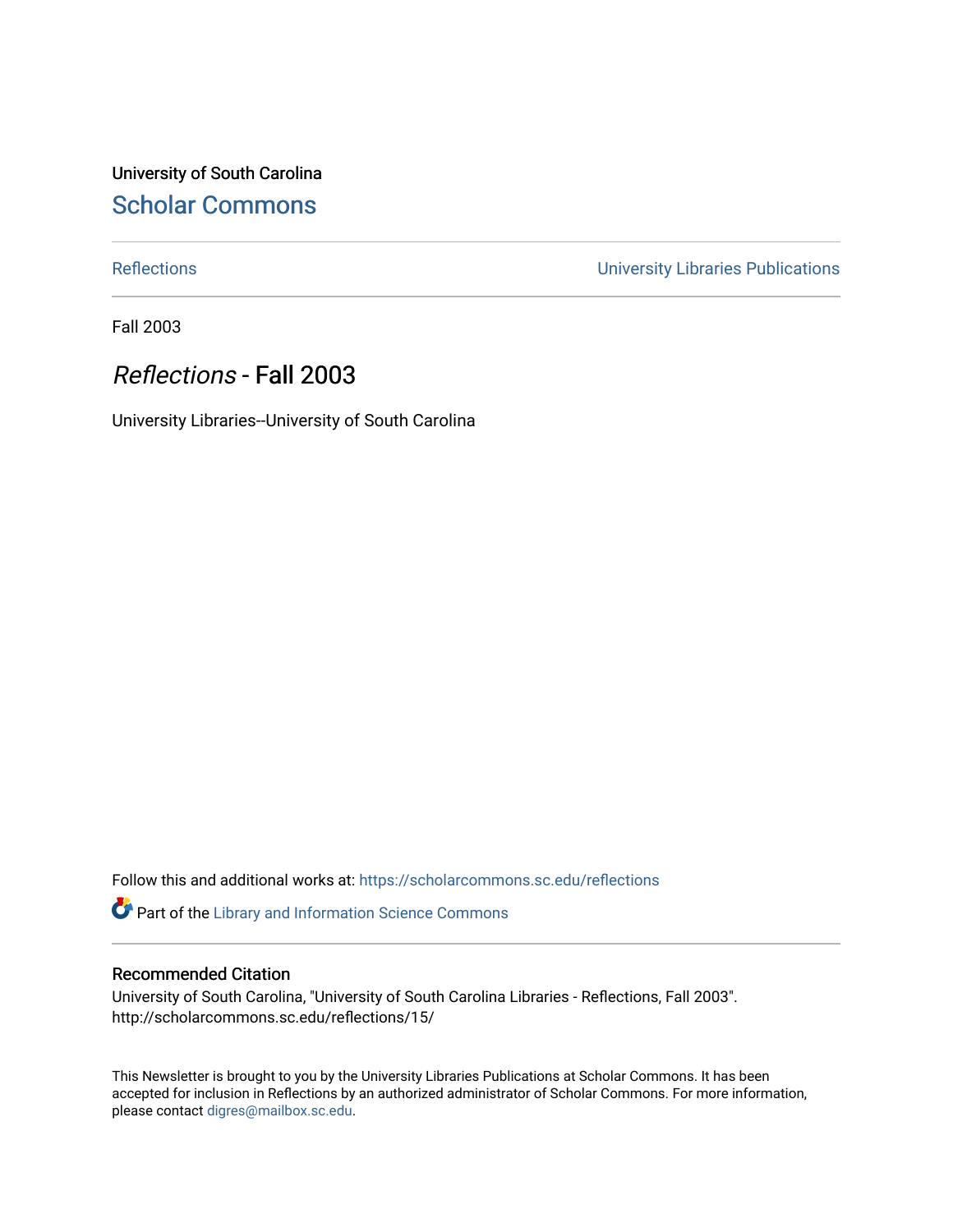**UNIVERSITY**

**LIBRARIES**

# REFLECTIONS

## **University of South Carolina, Columbia, S.C. Fall 2003**

# **"Posters of the Great War" Exhibit on Display at McKissick Museum**



"Posters of the Great War," an exhibit featuring 36 artistic creations designed to inspire patriotism and support for America's participation in World War I, will be on display at the McKissick Museum until December 6. The items on exhibit were selected from a group of over 140 dramatic and visually compelling posters which comprise an important segment of the Thomas Cooper Library's Joseph M. Bruccoli Great War Collection.

The Joseph M. Bruccoli Great War Collection was established in 1999 by Matthew J. and Arlyn Bruccoli in memory of Professor Bruccoli's father, who fought in the war and was wounded in France.

The posters in the exhibition were created by noted artists from the United States, Great Britain, France, Italy, Canada, and Austria. Major artists represented in the

*(cont. on pg. 7)*



# **Herbert J. Hartsook Named Director of the South Caroliniana Library**



Herbert J. Hartsook assumed the position of director of the South Caroliniana Library, only the fourth person to hold this position since the library

was established in 1940.

The library director is responsible for administering the operations of the library; for the supervision of public services, acquisitions, and preservation; and for an active development program. In addition, the director serves as secretary/treasurer of the University South Caroliniana Society.

The library is the repository of the University's collections of South Carolina materials. It includes four research divisions: Manuscripts, Modern Political Collections, Published Materials, and University Archives.

Herbert Hartsook holds a BA in history and an MA in history and archival administration from the University of Michigan. He began his professional career in 1979 as an archivist at the South Carolina Department of Archives, joined the staff of the South Caroliniana Library in 1983 as curator of manuscripts, and moved into the position of the library's curator of Modern Political Collections in 1991. While in this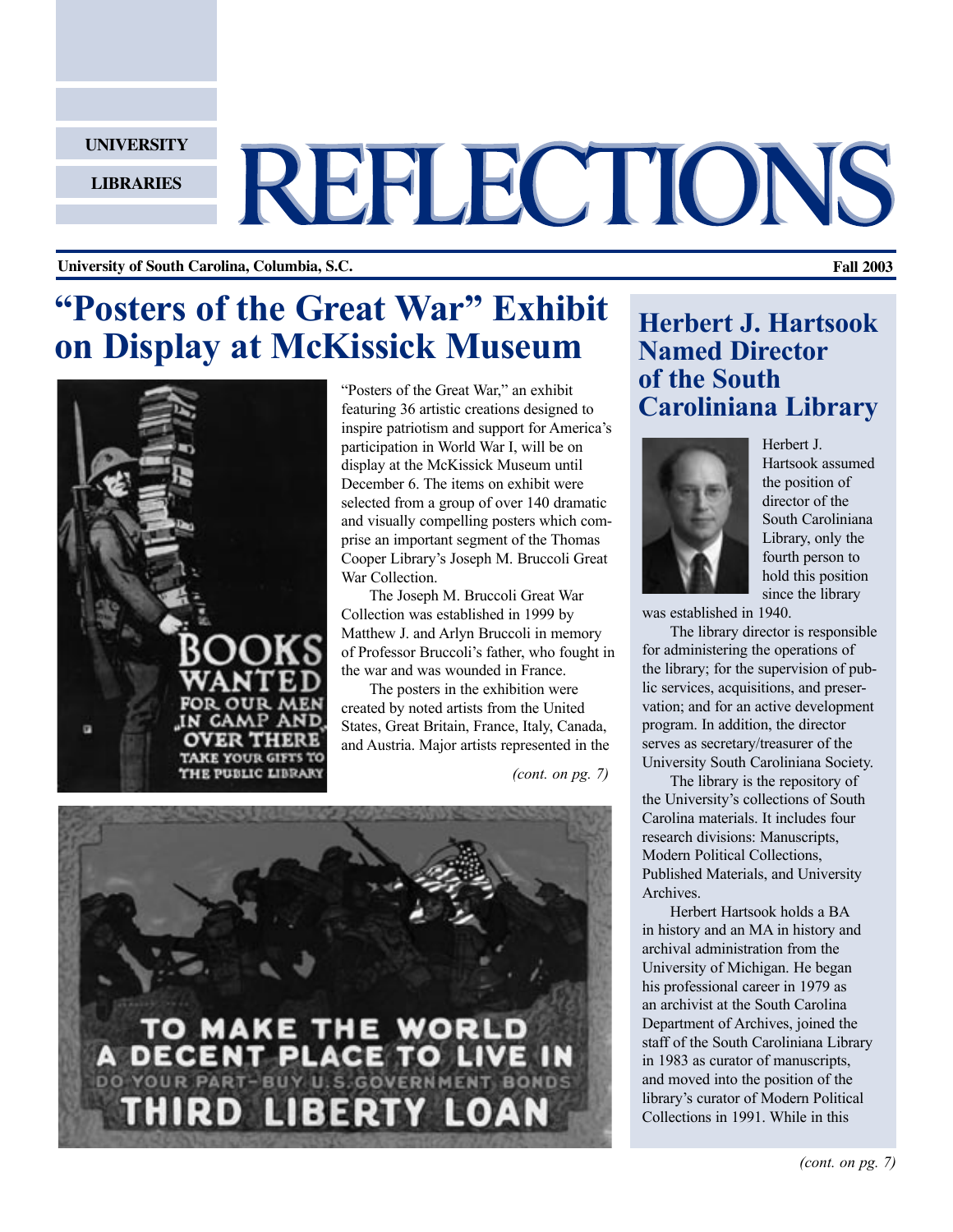# **In Memoriam**



The University Libraries lost a valued friend when George Plimpton, noted American author and editor, died on September 25.

Over the past decade, Plimpton was a regular visitor to the Thomas Cooper Library, most recently in 2002 when he was presented the Thomas Cooper Medal for Distinction in the Arts and Sciences for a lifetime of achievement in literature. In 2000, he participated in a library symposium entitled *Humor in Literature* and starred as F. Scott Fitzgerald in his dramatic reading *Fitzgerald & Hemingway: A Dialogue.*

Plimpton was noted for the range of genres within which he worked and for the breadth of topics he treated, from sports to literature. His prime accomplishment was the establishment and continued production of *The Paris Review* beginning in 1953 . The journal's hallmarks included publication of the works of emerging authors such as Roth and Kerouac and of interviews in which literary giants such as Faulkner and Hemingway discussed the craft of writing. Among Plimpton's celebrated books are *Paper Lion* (1966), *Shadow Box* (1977), and *Home Run* (2001). Plimpton appeared in cameo roles in several films including *Reds* (1981), *Little Man Tate* (1991), and *Good Will Hunting* (1997). His familiar voice played a major role in Ken Burns' PBS television series *The Civil War*.

In 2002, Plimpton received two prestigious honors, the French Legion of Honor's Chevalier Award and induction into the American Academy of Arts and Letters. In connection with the latter honor, Plimpton was described as "a central figure in American letters<sup>"</sup>

# **One Year Later: Dean Paul Willis Reflects on 2002–2003**

This past year was one of orientation for me. My initial impressions that the University of South Carolina Libraries have a competent and dedicated staff, strong collections, a supportive University administration, and many friends have all been substantiated.

The USC Libraries currently rank number 38 among the public research libraries in the United States which have Association of Research Libraries membership. As the University seeks to move upward in national rankings, it must move the libraries forward as well. There is a direct correlation between library rankings and university rankings and, put simply, there are no great universities without great libraries. More funding for the libraries will not guarantee enhanced quality, but inadequate funding will guarantee that we will not move forward.

Our greatest facility needs are in the Thomas Cooper Library. Plans now exist to add a much needed addition for Rare Books and Special Collections which will free space in the present facility. Bearing in mind the need to move forward, we will continue to seek private funds for the rare books wings and endowments to support the growth of our collections. Several new endowment initiatives are described below.

The libraries have coped with recent budget reductions by eliminating positions and holding positions unfilled. A year-long organizational review resulted in the implementation of a new organizational structure on July 1. The changes and refinements to follow will permit us to cope better with declining personnel resources and with the fundamental changes occurring with scholarly communications. Our ultimate goal is to put our priority on user-needs rather than on format, function, or technology. The reorganization also allows us to focus our attention on the consolidation of services of the Columbia campus to USC's regional and senior campuses. Linda Allman has continued in this lead role for the Thomas Cooper Library.

Several faculty advisory groups were formed last year including a Science, Technology, and Medical Group and a Film Library Advisory Committee. Each

of those will be asked to continue for the coming year and a Humanities Advisory Committee will also be created.

A major upgrade for the USC Columbia libraries occurred with the advent of a new service called TDNet. This service provides library users with more convenient access to over 17,000 journals in electronic format. The libraries' Website (www.sc.edu/library) will lead you to this service which provides direct links to journal titles and to information on arranging e-mail notification about new articles of interest to you.

A printed users' guide was created this fall to provide information about all of the Columbia libraries. It is available at the reference and circulation desks of the libraries or by contacting the editor, Nancy Washington, at 803-777-2166 or NancyWH@gwm.sc.edu.

During the past year, the libraries lost to retirement several long-serving library faculty members including Thomas L. Johnson, assistant director of the South Caroliniana Library; John Waters and Mary Owings, catalog librarians at Thomas Cooper Library; Homer J. Walton, University librarian for processing services; and Allen H. Stokes, Director of the South Caroliniana Library. Allen was only the third director in the history of the Caroliniana Library. The fourth director, Herb Hartsook, who previously headed the libraries' Modern Political Collections for 12 years, began his duties on July 1.

## **Plans for 2003–2004**

In the upcoming year, we will give special attention to the following areas: digital information infrastructure; digital information products; remote use of collections and services; information literacy; partnerships with South Carolina research libraries and other institutions to share database access and a new Web-based integrated library system; increased collaboration with faculty colleagues including the University's "research campus" initiatives.

In the upcoming months, our Modern Political Collections may be required to move from the Pearle Building and the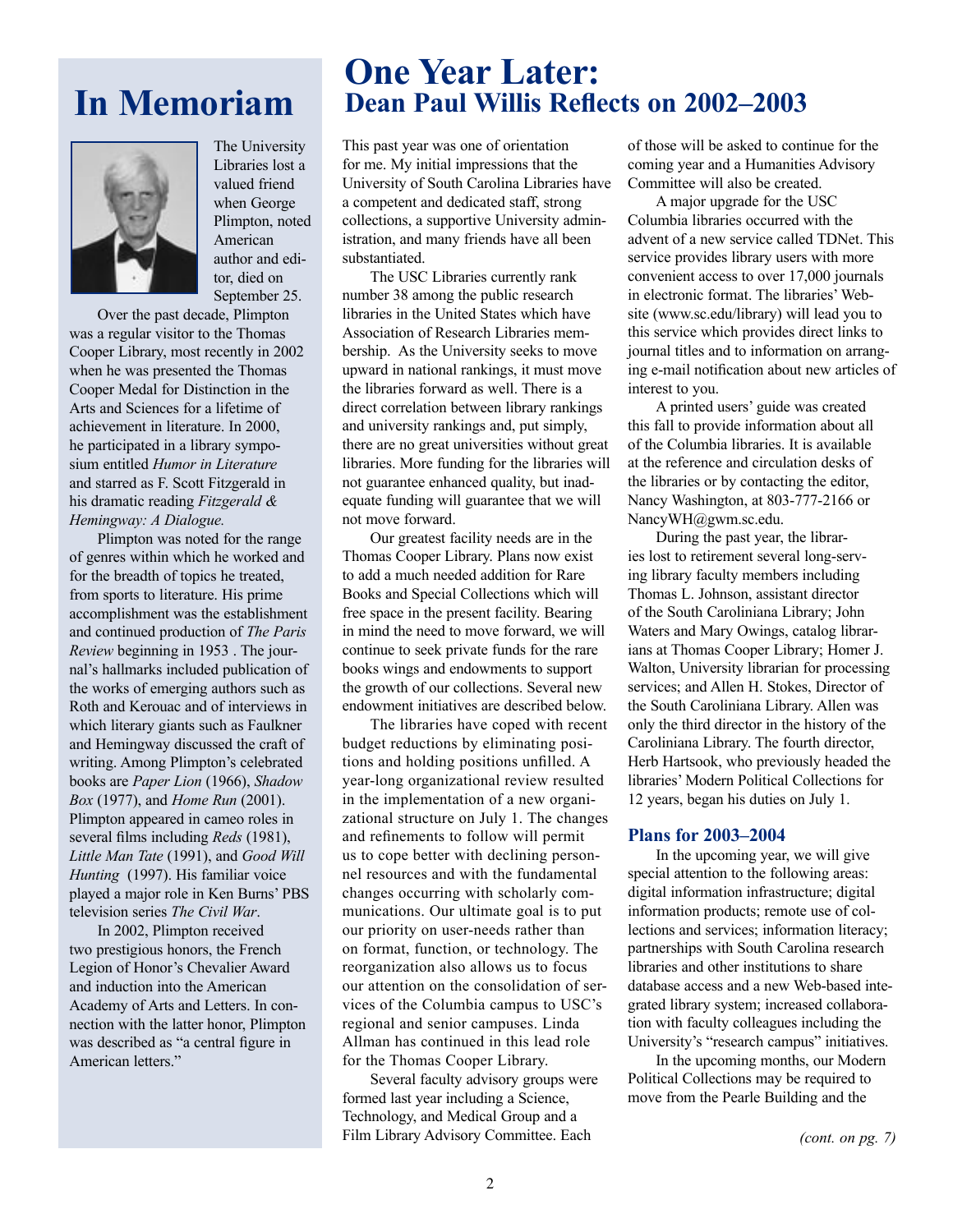# **Graphic Fiction Symposium Held November 18–19**

A symposium and exhibit designed to raise awareness about graphic fiction was presented at USC November 18–19. Appearing at the symposium were three of the best-known figures in the international arena of the comics and the graphic novel, Jean-Marc Lofficier, his wife, Randy Lofficier, and Roy Thomas.

Symposium events included "The History of the Comics and the Graphic Novel in France" by the Lofficiers and "The Comics: Yesterday, Today, Tomorrow" by the Lofficiers and Roy Thomas.

Jean-Marc Lofficier is a writer of books and comic books about science fiction and fantasy. Together, the Lofficiers have authored books about movies and television, as well as numerous comics and translations, including the Moebius graphic novels. They were awarded the Inkpot Award for Outstanding Achievement in Comic Arts in 1991.

In 1961, Roy Thomas became involved with the comic book "fandom" movement which was stimulated by the rebirth of super-hero comics at DC Comics and Marvel Comics. Between 1961 and 1980, he worked on the seminal fanzine *Alter Ego* and wrote and edited for DC Comics and Marvel Comics where he



was editor-in-chief from 1972 to 1974. Deciding he preferred writing comics to editing them, Thomas turned his talents to writing about Conan the Barbarian, the X-Men, Spider-Man, the Fantastic Four, Thor, the Incredible Hulk, Daredevil, Dr. Strange, the Avengers, the Invaders, the Defenders, Superman, Batman, Wonder

Woman, All-Star Squadron, Arak Son of Thunder, Green Lantern, Justice League of America, Justice Society of America, and numerous others.

Thomas' most recent comics work has been the DC graphic *Elseworlds,*  and novels *Superman: The War of the Worlds* and *JLA: The Island of Dr. Moreau* . He is currently writing a parody comic book special entitled *The History of the Bongo Universe* for the company that publishes *The Simpsons*  comics and a pair of stories for the forthcoming *The Escapist* comic.

He is also serving as an advisor and on-screen commentator for an upcoming Discovery Channel special on comic book super-heroes, and edits a new monthly version of the magazine *Alter Ego,* which features interviews with and articles about the creators of comic books from the 1930s through the 1970s.

Co-sponsors of the event included the College of Liberal Arts, the College of Mass Communications and Information Studies, the South Carolina Honors College, the Department of Art, the Department of Languages, Literatures, and Cultures, the Thomas

Cooper Library, and the Thomas Cooper Society.

## **"I-Day: September 11, 1963"**

An exhibition commemorating the 40th anniversary of the integration of the University of South Carolina was displayed in the South Caroliniana Library September 2–30.

The exhibit, entitled "I-Day: September 11, 1963," featured original materials documenting earlier efforts at integration, the University's preparations for peaceful desegregation, reactions from the University community, and photographs from the day African-American students registered at Carolina for the first time since Reconstruction.

Materials were drawn from the collections of the South Caroliniana Library including the records of the then president of the University, Donald S. Russell.

# **Linda Allman Becomes Director of Campuses Library Services**

Linda Allman has been named director, Campuses Library Services. In this capacity, she works collaboratively with USC's three senior and four regional campuses libraries to assist in identifying needs and resolving issues. She also serves as a communication conduit between the campus libraries and the Thomas Cooper Library staff.

Along with the head librarians, and the library deans, Allman is a member of the Campuses Library Council (CLC). The CLC provides a forum to foster mutually beneficial relationships between all libraries of the USC system by exploring avenues of cooperation and information sharing.

Allman's office is located in Thomas Cooper Library, Room 511. She can be reached at 803-777-2194 or AllmanL@gwm.sc.edu.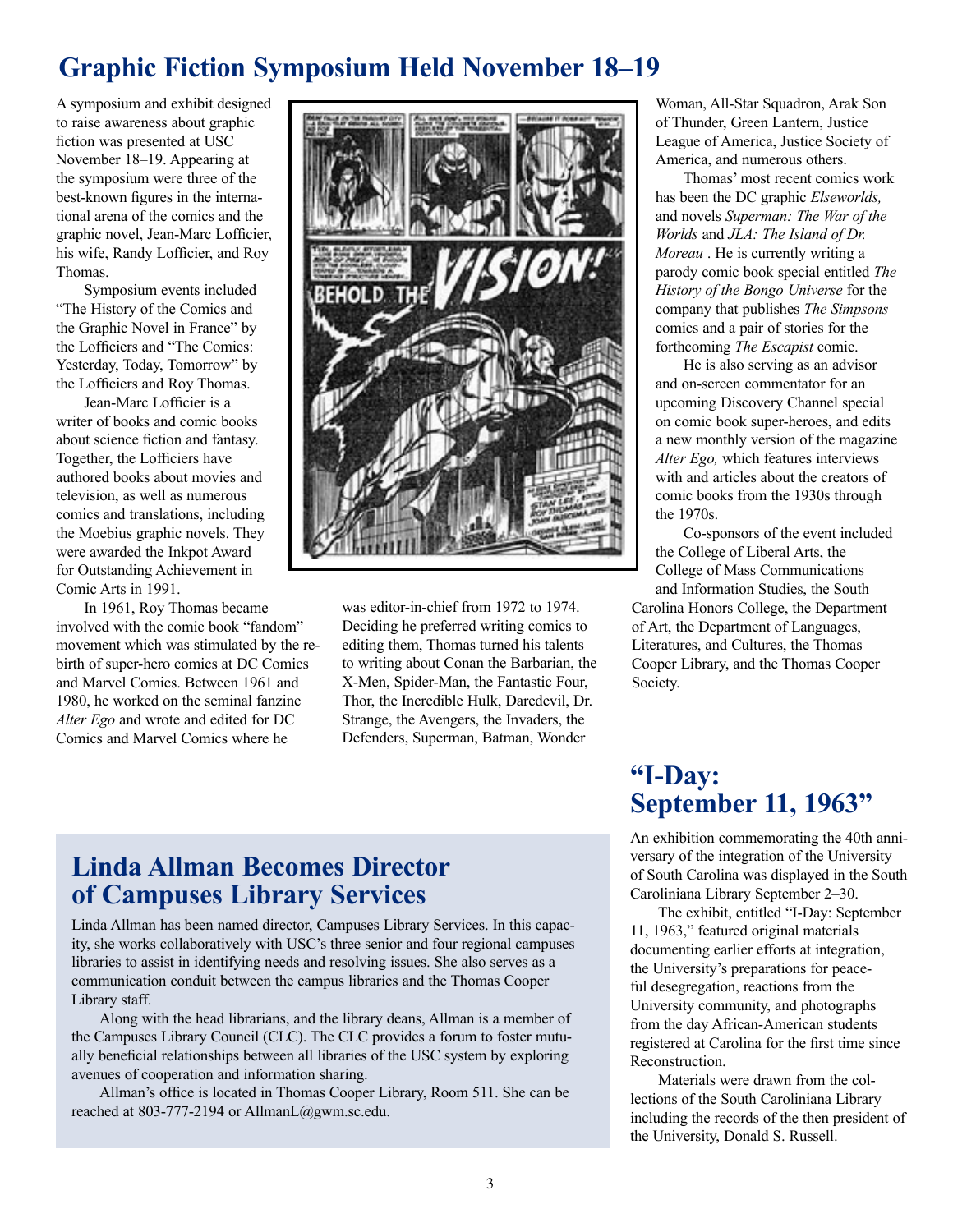# **Preservation Initiative Addresses Needs of Portrait Collection**

The old South Carolina College library building, known since 1940 as the South Caroliniana Library, has long been a repository for South Carolina portraits. Indeed, it is supposed that the portrait of Governor David Rogerson Williams, kinsman of the fabled Mary Boykin Chesnut, was moved into the new building in 1840 along with the South Carolina College Library's book collection and that it has hung there throughout the intervening 100 and 60-odd years. Painted in 1817 by John S. Cogdell, the portrait was commissioned by the state legislature and designated to be hung in the college library.

By the time Margaret Babcock Meriwether, wife of South Caroliniana Library founding director Robert Lee Meriwether, inventoried the library's portraits in the 1940s and '50s, likenesses of many more South Carolinians had been acquired. Her list reads like a virtual who's who of 19th- and early 20th-century South Carolina. It includes the names of men long associated with South Carolina College or the University of South Carolina: Thomas Cooper, Maximilian LaBorde, John McLaurin McBryde, J. Rion McKissick, Jonathan Maxcy, Samuel Chiles Mitchell, William James Rivers, Benjamin Sloan, Yates Snowden, James H. Thornwell, George Armstrong Wauchope, and James Woodrow; distinguished public servants: Abram Blanding, Milledge Lipscomb Bonham, John C. Calhoun, Franklin Harper Elmore, Josiah Evans, John Hugh Means, Andrew Pickens, and Francis W. Pickens; and others who distinguished themselves in both arenas—Robert Woodward Barnwell, William Porcher Miles, and William Campbell Preston.

While the collection was largely in place by the time Mrs. Meriwether compiled her inventory, a number of portraits have been acquired over the ensuing years, and the list, previously composed almost exclusively of men, has expanded to include South Carolina women as well. Among these later acquisitions are portraits of Eliza Legare Bryan, sister of Hugh Swinton Legare; Samuel Maverick—both an oil portrait and a pair of pastels of Maverick and his wife, Elizabeth Anderson; South Carolina governor and signer of the Ordinance of Secession James Hopkins Adams; and civil rights activist, Modjeska Simkins.

Most recently, in 2000, the library purchased three additional portraits—likenesses of individuals closely linked with manuscripts held by the library since the 1960s. One is a painting of Anna Jane White, wife of Peter Samuel Bacot and niece of Mary Hart Brockington. The other two are of Richard Brockington and his wife, Mary Hart Brockington. Mrs. Brockington is pictured with a child, thought to be the Brockington's young ward, Peter Bacot.

As major strides have been made in caring for the library's books, manuscripts, and photographs within the past few years, the library staff members recognize that attention must also be accorded its extensive portrait collection, for it is this gallery that brings to life many of the individuals who helped shape the history of the state. Within the past decade, three of the library's portraits have received professional conservation treatment—the aforementioned 19th-century images of Eliza Legare Bryan and Anna Jane White and a 20th-century painting of Bessie McFadden White.

In 2002, the South Caroliniana Library staff announced a formal portrait preservation initiative to address both the immediate and long-term needs of the collection and to educate friends of the library about those needs. More recently, longtime library supporters Christie Fant, Peggy Hollis, and Ginny Meynard, who co-edited the 1996 book *South Carolina Portraits*, have launched a grassroots fund-raising campaign to provide for the conservation needs of these treasures.



 *Eliza Legare Bryan*

The first priority, to take care of immediate critical needs, affords individuals a chance to contribute toward the cost of professionally conserving a portrait of their choice. A number of portraits in the collection are damaged and require prompt treatment in order to prevent further deterioration. In order to properly maintain and provide for the collection, some frame restoration is needed, as is appropriate storage space.

The second priority is to ensure the long term care of the portrait collection through the establishment of an endowment from which funds would be generated to meet the annual needs of the collection.

Information on the specific needs and treatment costs for portraits is available from the South Caroliniana Library staff (803-777-3131). In addition, Carol Benfield or Louisa Campbell of the University Libraries Development office (803-777- 3142) will be happy to supply information about endowment funds opportunities.

Henry G. Fulmer Manuscripts Librarian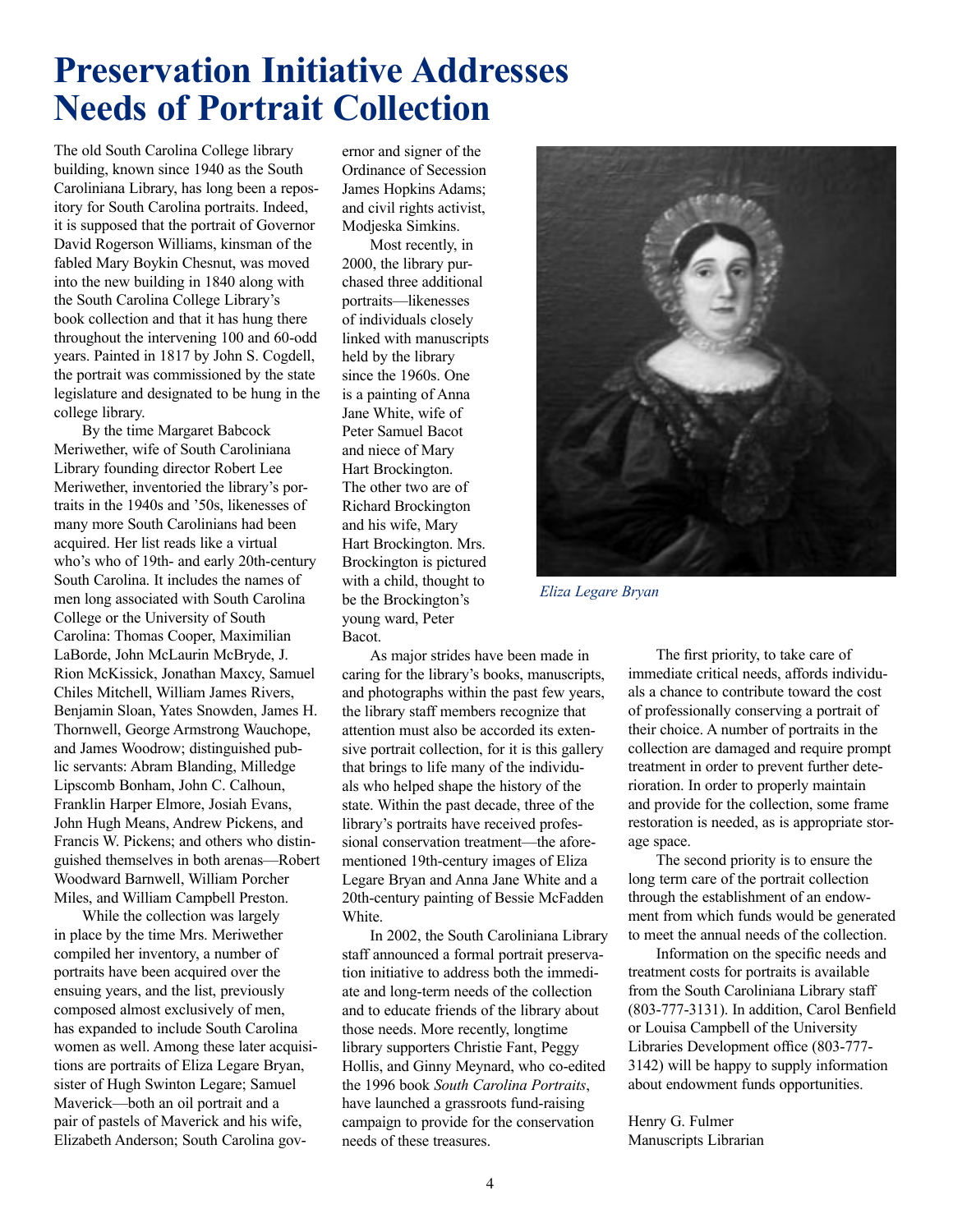# **New Endowment Fund Supports Science and Mathematics Journal Collection**

The Thomas Cooper Library Office of Development announces the creation of the Thomas Cooper Library Science and Mathematics Journals Endowed Fund. The fund was established by Distinguished Professor Emeritus, Dr. John M. Herr, Jr. and his wife, Lucrecia, to assist in offsetting the costs of journals for the Thomas Cooper Library in the fields of science and mathematics. Recognizing the heavy burden placed on library acquisitions funds by increasingly expensive science and mathematics journals, the Herrs wish to assist in providing needed journals for future generations of students.

Professor Herr has been a strong supporter of the libraries since beginning his career at USC in 1959. He also served as

an outstanding president of the library's support group, the Thomas Cooper Society, in 1998–99.

In addition to his own donation to this endowment, Professor Herr is leading the effort to encourage contributions from colleagues at the University and elsewhere. The University Libraries will benefit greatly from the forward-looking efforts of Dr. and Mrs. Herr and are very grateful for their generosity.

Donations to the endowment are welcome. They should be made payable to the USC Educational Foundation for fund "A11064" and mailed to: Annual Giving Programs, USC Development Office, Byrnes Building, 901 Sumter Street, Columbia, SC 29208.

## **Educational Films Collection Returns to the Thomas Cooper Library**

The University Libraries' Educational Films Collection, which has had four different homes in its 30-year history, has recently been relocated to Level 3 of the Thomas Cooper Library. Film checkout takes place in Room 317 and viewing rooms are located in Rooms 319 and 307.

The Educational Films Collection comprises about 4800 VHS tapes and over 300 DVDs as well as and several thousand 16mm films which are located at the Library Annex. The collection is available to all USC faculty, staff, and students. All of the collection's titles are listed in

USCAN and the library has facilities for viewing VHS, DVD, and 16mm film formats.

Faculty are encouraged to participate in the film selection process by requesting films for use in their classes. Faculty may also subscribe to an informational listserve about new acquisitions and other Educational Films Collection news. For more information or to request that a film be ordered, please contact LeeAnne Krause at 803-777-2858, or by e-mail at llkrause@gwm.sc.edu.

## **Library Endowments Benefit Students and Faculty**

The University Libraries maintain dozens of endowment funds in all disciplines for the benefit of present and future students and faculty. Many faculty and staff members choose to make Family Fund contributions to library endowments because of their wide range of influence and service.

Among the faculty members who have actively supported the libraries' endowments for many years is Dr. David H. Rembert, Jr., distinguished professor emeritus in biological sciences and former chair of the Family Fund campaign. Concerning his donations to support the libraries, Rembert said, "I have always felt that the hub of the University is the library. I have given to the South Caroliniana Library annually and, within the Thomas Cooper Library, I support The Ethelind Pope Brown Natural History Library Endowment. The libraries' natural history collections are among the strongest in the Southeast."

To view a list of the libraries' funds and endowments, please visit the Web site, www.sc.edu/library/develop.html.

# **New Map Donation Enhances Darwin Collection**



## *New South Wales*

Ninety-two hand colored engraved 18th- and 19th-century maps of Australia, Tasmania, New South Wales, and the Pacific Islands have been donated to the Thomas Cooper Library by Fred Holder, a native of Pickens, S.C.

Holder is a longtime supporter of the University Libraries and serves as a member of the Libraries' National Executive Committee. On a visit to Thomas Cooper Library to view a major exhibition about Charles Darwin from the C. Warren Irvin, Jr. Collection, Holder recognized the potential value of contemporary maps to enhance the collection. He began to look for maps of the coastlines and islands that Darwin visited during his epochmaking voyage with *H.M.S. Beagle,*  and eventually amassed this wideranging collection.

The maps in the collection date between 1748 and the late 19th century, with the majority from the mid-19th century. Holder also gave the library a copy of Albert F. Calvert's two-volume history, *The Exploration of Australia,* published in 1901.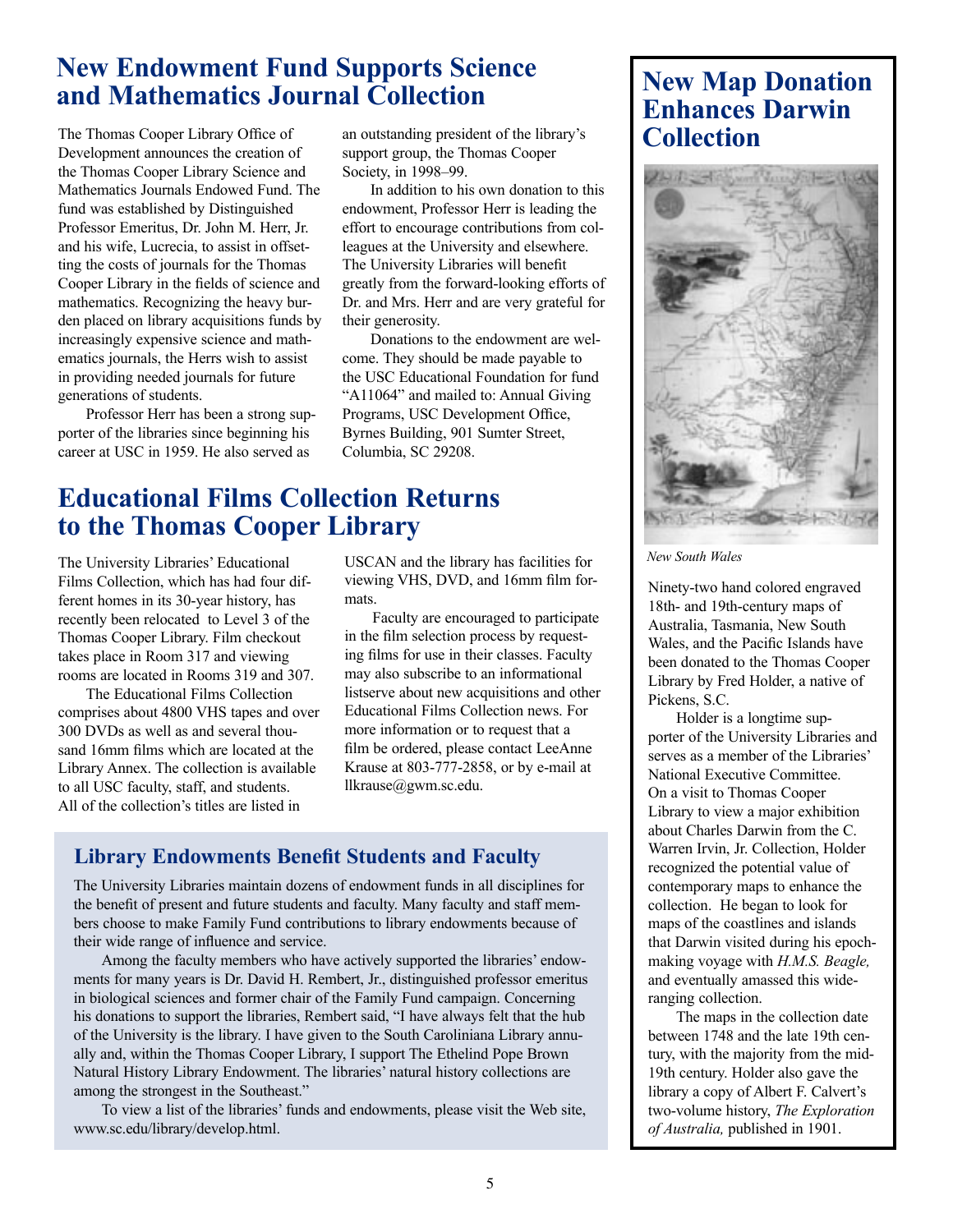# **"An Evening with Lou and Beth Holtz" Set for January**

"An Evening with Lou and Beth Holtz," annual fund-raiser for the Lou and Beth Holtz Library Endowment for Undergraduate Resources at the Thomas Cooper Library, is scheduled for January 23, 2004. The event will be held in the library's Graniteville Room. Sponsors of the event are Wachovia and the Metropolitan Laboratories, Inc. The speaker for the occasion will be noted American novelist, John Jakes.

The Holtz Endowment supports the acquisition of books, journals, audio-visual materials, and electronic resources for the library's general collections, which are heavily used by undergraduate students. For more information about the Holtz Endowment, please visit the Web site at www.sc.edu/library/holtz.

Coach Holtz expressed the couple's strong support of the University libraries

# **Library Receives New Shakespearean Collection**

A recent donation of books by and about Shakespeare includes two volumes printed by Shakespeare's own most famous printer, William Jaggard. Jaggard and his son Isaac printed the great First Folio of Shakespeare (1623). The new collection includes Jaggard's folio edition of Andrew Favine's *The Theater of Honour and Knighthood* (1623), Ralph Brooke's *A Catalogue of the Succession of Kings …* published by Jaggard in 1619, as well as 18th and 19th century Shakespeare editions, facsimiles of Shakespeare quartos, and major reference sources on Shakespeare's theatre.

The collection was donated to Thomas Cooper Library by Shakespearean bibliographer and textual scholar, Professor Trevor Howard-Hill, who recently retired from USC's Department of English.

when he said, "We just believe sincerely in the value of an education. The library is of paramount importance if you are going to have an outstanding university. USC's Thomas Cooper Library is one of the nation's finest research libraries. I have always appreciated being associated with winners."



## **News Briefs**

David C. McQuillan, USC map librarian, has been elected to his fourth twoyear term as chair of the Geography and Map (G&M) Libraries Section of the International Federation of Library Associations and Institutions (IFLA). He was elected at the World Library and Information Congress meetings in Berlin, Germany on August 2.

In his 12 years with IFLA, McQuillan has served three terms as chair of the G&M section, 1995–1997, 1997–1999, and 2001–2003. His current term will run from 2003–2005 and include planning meetings in Buenos Aires, Argentina, and Oslo, Norway.

The newest innovation for the Thomas Cooper Library's Acquisitions Department is the implementation of the shelf-ready books program. This program is an effort to streamline procedures in the face of staffing shortages as well as to get materials to the stacks faster.

■

Books are supplied by Blackwell's, a company experienced in working with libraries, based on a subject profile that the library has formulated. Blackwell's supplies the library with records to be loaded into USCAN, the library catalog, and physically processes the books by applying a call number, the Thomas Cooper Library ownership stamp, and a date due slip.

When the shipment of books arrives, the catalog records are loaded into USCAN. The books are sent immediately to their location in the stacks. A process that previously took several weeks is now accomplished in a few days.

■

USC students and faculty may now take advantage of a new reference service provided by the Richland County Public Library (RCPL). Called, "Answers Now— All the Time, Across the World," the service offers answers to reference questions 24/7 by utilizing the resources of three libraries, RCPL, the Brisbane City Council Library Service in Queensland, Australia, and the Somerset County Council Libraries, Arts, and Information Service in the United Kingdom.

Each library is responsible for an eight-hour increment of service.

To access the service, go to www.richland.lib.sc.us and click on the Answers Now icon.

The National Endowment for the Humanities (NEH) has awarded USC's Newsfilm Library a two-year matching grant of \$251,268 as part of the NEH "History of Talking Pictures" project. The library will preserve about 200,000 feet of Movietone news film together with supplemental paper documents. Matching funds will be provided by USC's Sponsored Programs and Research.

■

■

Dean of Libraries, Paul Willis has been named an at-large member of the Association of Southeastern Research Libraries (ASERL) Board of Directors.

USC's Music Library has received a grant of \$7,500 to catalog and process additional items from its sheet music collection. Since the project began in 2001, over 3,000 pieces of sheet music have been cataloged. About 1,000 of these items, those in the public domain, were scanned complete with covers and all pages of musical text and are available online to anyone with Internet access. The new grant will fund the project for another two years during which time about 7,000 more items will be processed.

■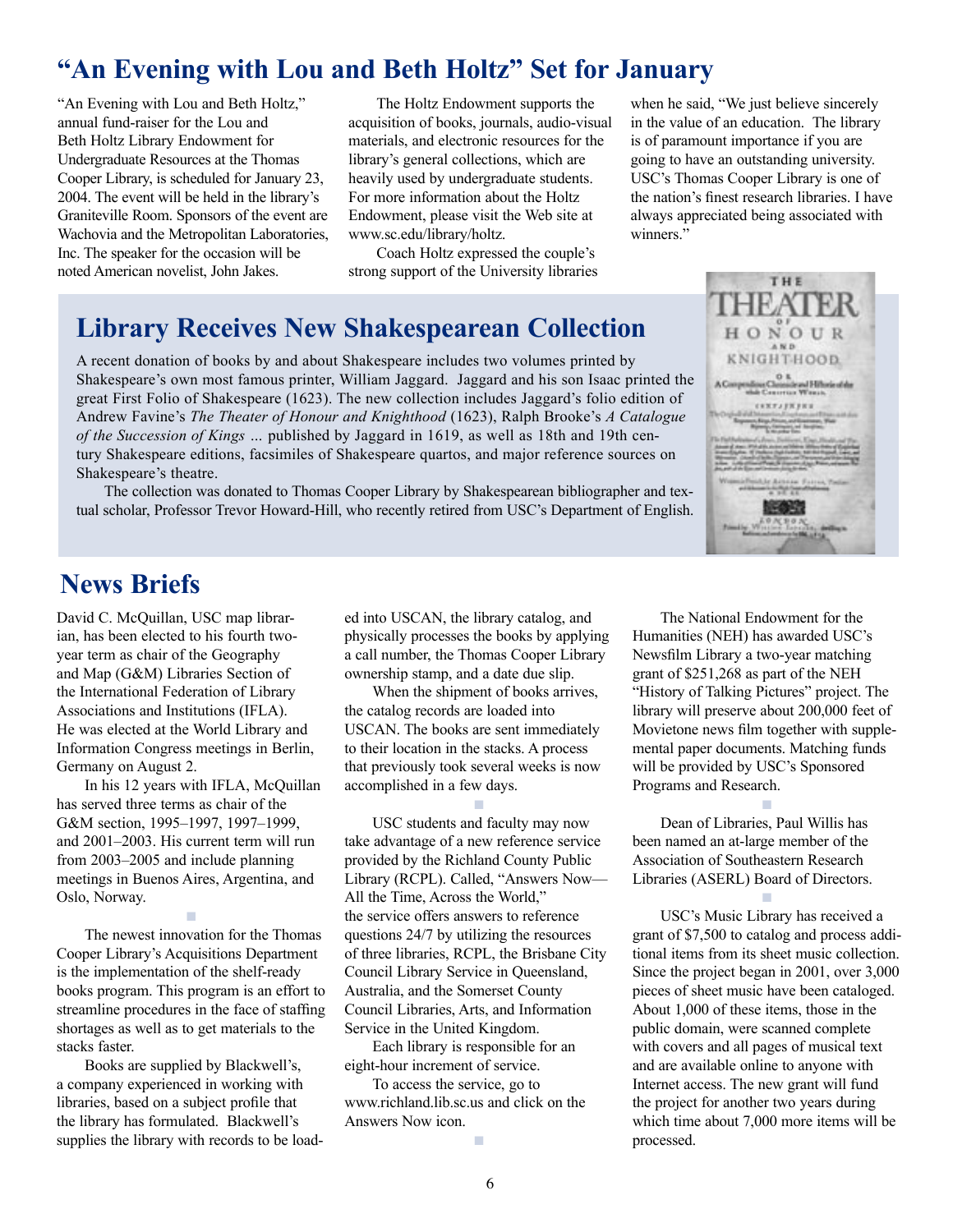# **Oakman Gift Documents Growth of Humanities Computing**

Professor Robert L. Oakman has given the Thomas Cooper Library a collection of books and other materials documenting the development of computer applications to the humanities.

The collection preserves significant conference proceedings from the early years of interest in this field, as well as books and some of Oakman's own research papers. Oakman, who divided his teaching career at USC between English and computer science, authored a pioneer text, *Computer Methods for Literary Research* (1980, revised edition 1984).

## **Hartsook (***cont. from page 1)*

position, Hartsook inaugurated the Ernest F. Hollings papers project and identified and negotiated the acquisition of many significant collections including the papers of Butler Derrick, James Edwards, Lindsey Graham, Richard Riley, Mark Sanford, and John West. He also directed an extensive oral history program to document government and politics in South Carolina, and participated in outreach efforts to encourage the scholarly study of the Modern Political Collections' holdings. During Hartsook's tenure, the division has achieved national recognition as a model of its kind.

Hartsook is the author of a number of scholarly articles about archival work and politics in South Carolina. In addition, he has produced exhibits about such notable figures as John West, Isadore E. Lourie, and Floyd Spence. He also has held a variety of offices in professional associations and served as a panelist, workshop instructor, and presenter at numerous conferences and association meetings throughout the country.

# **New Faces**



**Mark Leach**  Assistant Music Librarian Music Library



**Marna Hostetler**  Head of Interlibrary Loan Department Thomas Cooper Library

## **Willis (***cont. from page 2)*

Newsfilm Library may also have to relinquish its home in the Wheat Street facility.

During academic year 2003–04, we hope to work with the Faculty Library Committee and other campus units to plan a program focusing on the changes in scholarly communications. The program with give special consideration to open-access digital initiatives in the fall 2004 semester and will examine the changes facing the nation's research libraries in the spring 2005 semester.

As the year progresses, I hope that you will let me know if the libraries can help you in any way with library or information needs. We are prepared to offer individual or group tours or instructional sessions in the use of library resources. The present and future success of the University Libraries rests to a great extent on the advocacy of all members of the University community. On behalf of the libraries' entire faculty and staff, I extend to you my grateful thanks for your continued support.



ENLIST TO-DAY

## **Posters (***cont. from page 1)*

exhibit include Lucien Jonas from France, and Americans Howard Foster Christy, Harrison Fisher, James Montgomery Flagg, and Joseph Pennell. Because of the varied subject matter covered by the posters (recruiting, home front causes, the role of women, Liberty Bonds, the Red Cross, the Salvation Army, etc.) they will provide appropriate research materials for library users from many disciplines.

Since the exhibit opened on September 21, several new items have been purchased for the collection through funds provided by anonymous donors. In addition, about 50 new items have been donated by Professor Marcia Synnott of the USC Department of History. Synnott had been given the posters by her father who collected them as a young man during the war. She expressed her satisfaction that the maps would be preserved and cataloged so that many people could see and study them in the future.

 Preparation and framing of materials for the exhibit were funded largely through a donation from the Exxon Foundation, with a matching donation by Edward Hallman, '50. A printed catalog/brochure, available at the exhibit site, was funded by Dr. and Mrs. Matthew J. Bruccoli.

The exhibition was curated by Matthew J. Bruccolli, Patrick Scott, and Elizabeth Sudduth (Thomas Cooper Library) and by Jay Williams and Jason Shaiman (McKissick Museum).

The exhibit may be viewed during regular museum hours, Tuesday–Friday, 9 a.m.–4 p.m., Thursday, 9 a.m.–7 p.m., and Sunday 1–5 p.m. For more information, please contact the head of library's Department of Rare Books and Special Collections, Patrick Scott, at 803-777-1275 or scottp@gwm.sc.edu.

A Web version of the exhibit is available at: www.sc.edu/library/spcoll/hist/ gwposters/posterintro.html.